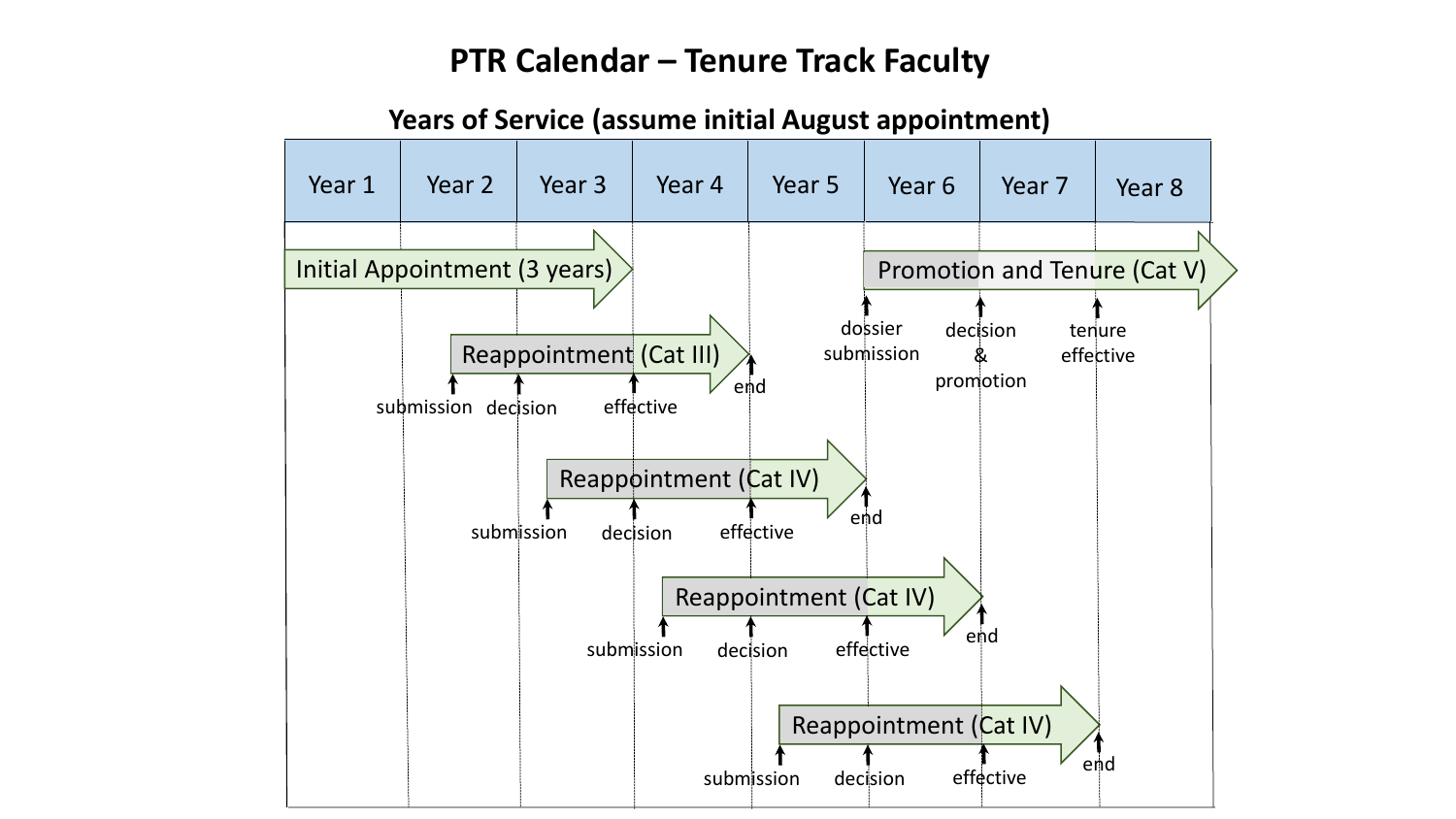#### **PTR Calendar – Lecturer to Senior Lecturer**

Reappointment (Cat IV) Year 1 | Year 2 | Year 3 | Year 4 | Year 5 | Year 6 | Year 7 | Year 8 Initial (2 years) submission decision & start end submission decision start end submission decision start end submission decision start <sup>Pend</sup> dossier submission decision & promotion Years 9 - 12 Reappoint (Cat II) Reappointment (Cat IV) Reappointment (Cat IV) Promotion to SL (Cat V); 5-year appointment submission decision start end Reappointment (Cat III)

#### **Years of Service (assume initial August appointment)**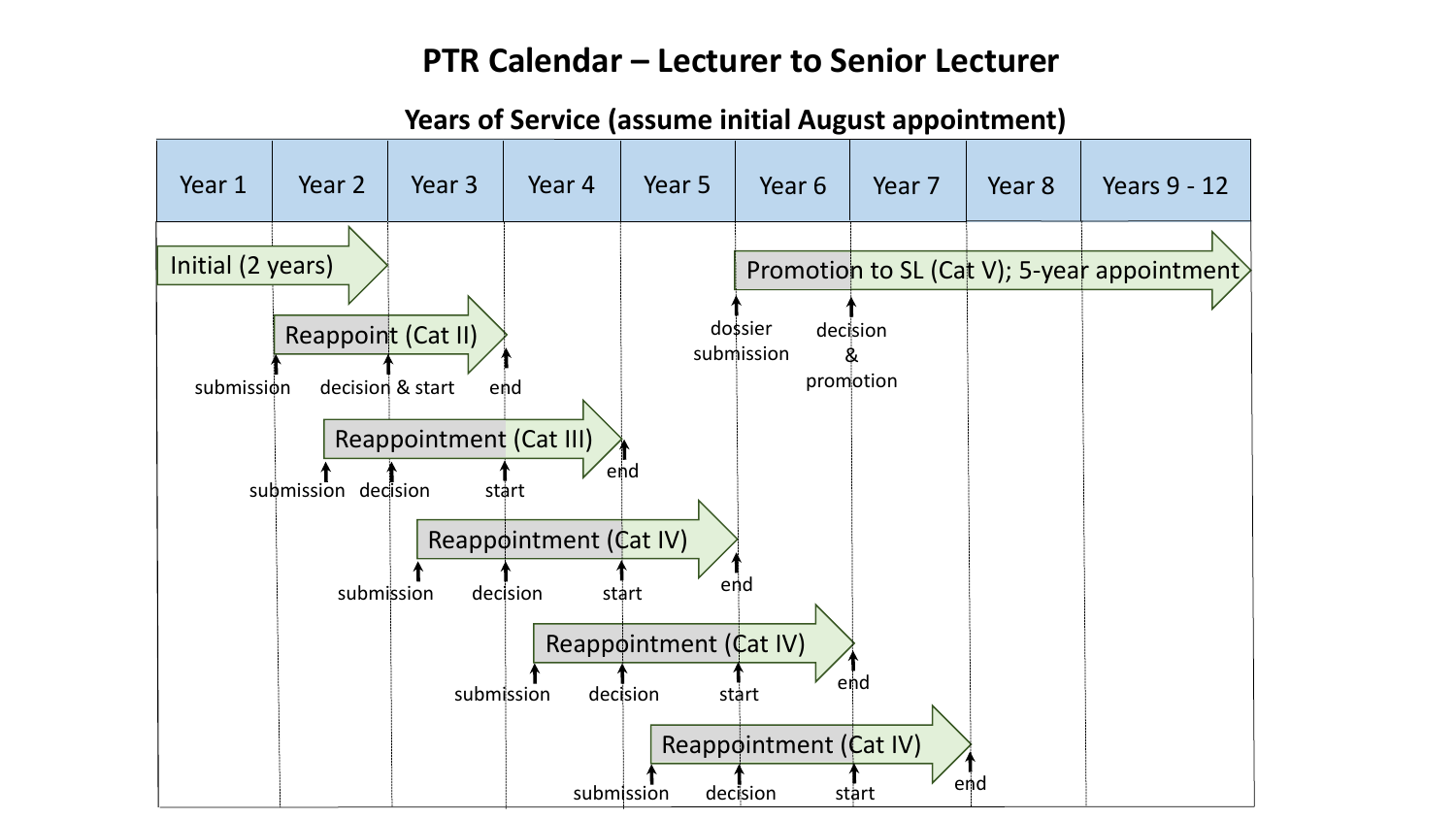## **PTR Calendar – Senior Lecturer Reappointment (Current)**

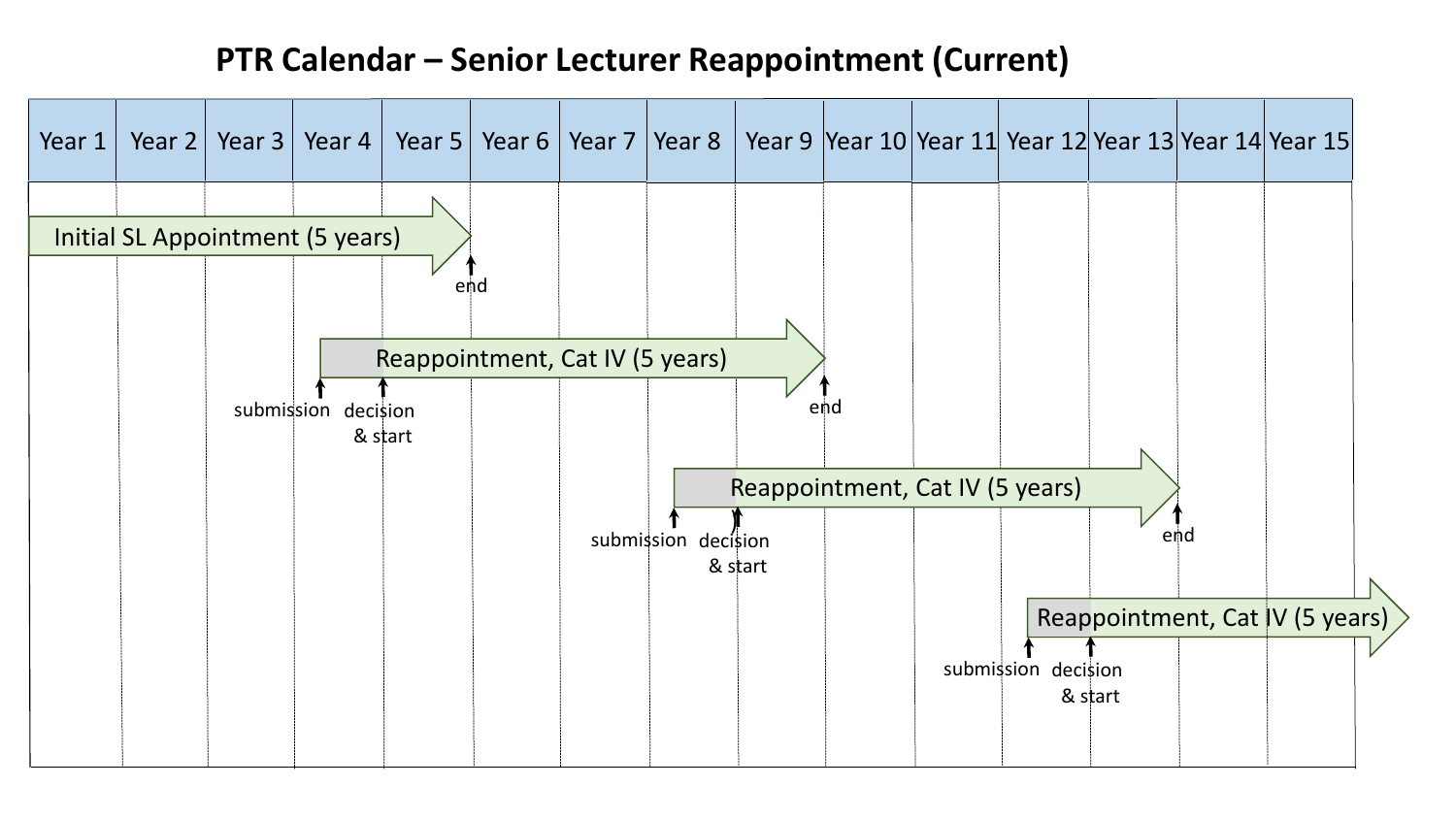# **PTR Calendar – Senior Lecturer Reappointment (Proposal)**